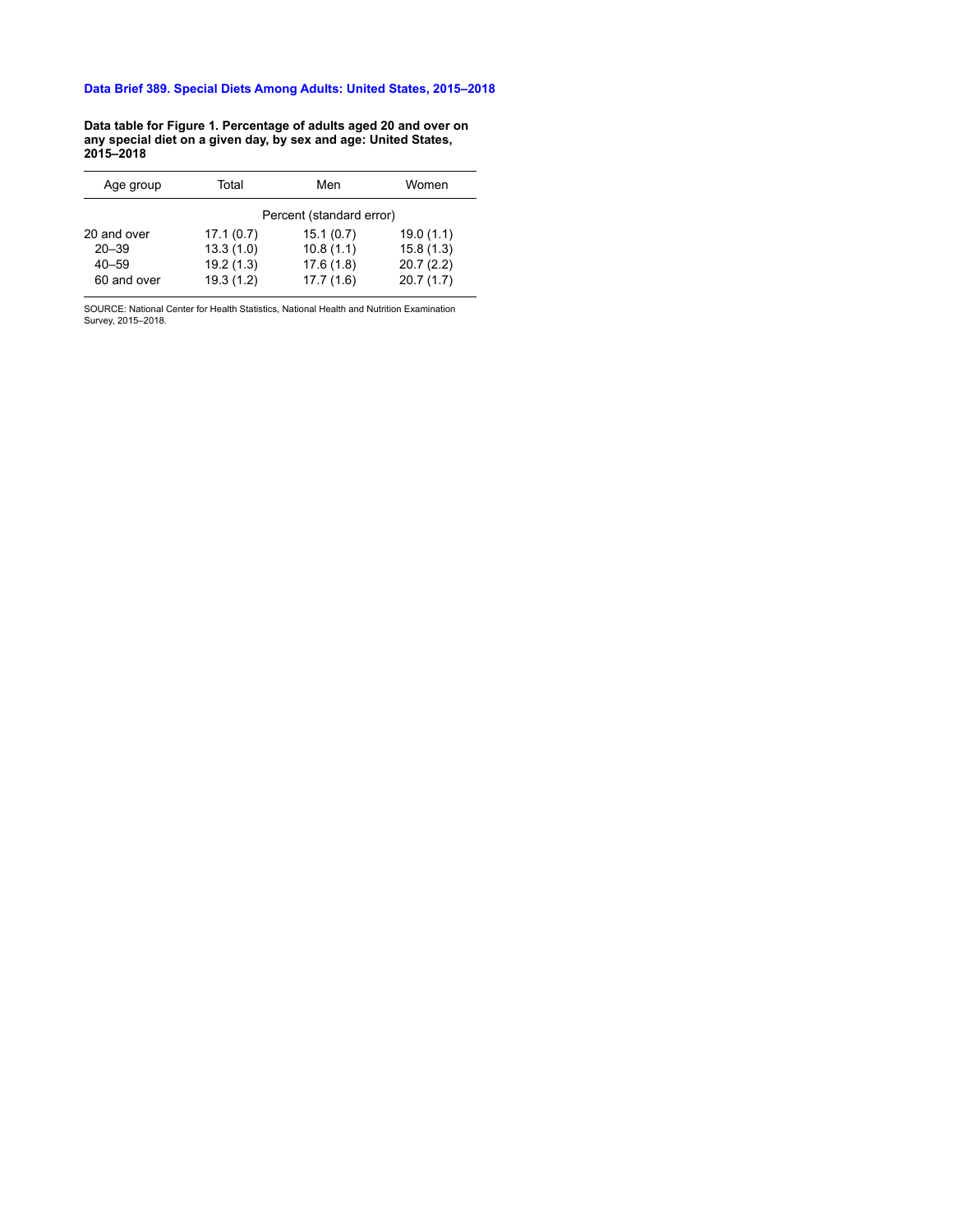**Data table for Figure 2. Percentage of adults aged 20 and over on any special diet on a given day, by race and Hispanic origin, weight status, and educational attainment: United States, 2015–2018**

| Characteristic                        | Percent (standard error) |
|---------------------------------------|--------------------------|
| Non-Hispanic white                    | 17.8(1.0)                |
| Non-Hispanic black                    | 14.7(0.8)                |
| Non-Hispanic Asian                    | 14.9(1.1)                |
| Hispanic                              | 16.4(1.3)                |
| Normal or underweight                 | 8.3(1.0)                 |
| Overweight                            | 17.1(1.4)                |
| Obesity                               | 23.1(1.0)                |
| Less than high school education       | 14.1(1.2)                |
| High school education or some college | 17.0(0.8)                |
| College graduate or higher            | 18.6(1.3)                |
|                                       |                          |

SOURCE: National Center for Health Statistics, National Health and Nutrition Examination Survey, 2015–2018.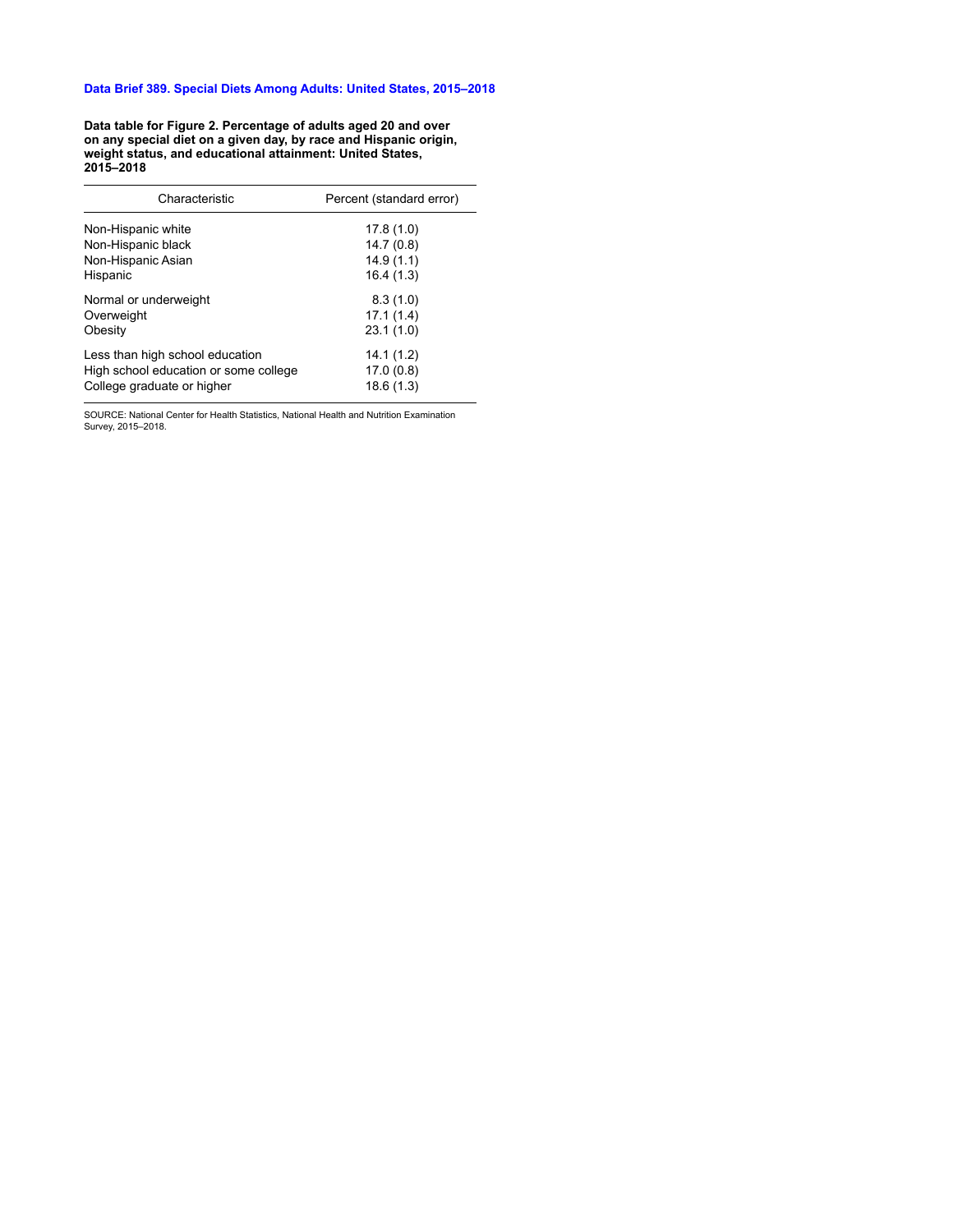**Data table for Figure 3. Percentage of adults aged 20 and over on most common special diets on a given day, by age: United States, 2015–2018**

| Age group and special diet type | Percent (standard error) |  |  |
|---------------------------------|--------------------------|--|--|
| 20 and over                     |                          |  |  |
| Weight loss or low calorie      | 9.3(0.6)                 |  |  |
| <b>Diabetic</b>                 | 2.3(0.2)                 |  |  |
| Low carbohydrate                | 2.0(0.4)                 |  |  |
| Low fat or low cholesterol      | 1.8(0.2)                 |  |  |
| $20 - 39$                       |                          |  |  |
| Weight loss or low calorie      | 8.9(0.9)                 |  |  |
| Low carbohydrate                | 1.3(0.4)                 |  |  |
| Low fat or low cholesterol      | 0.9(0.2)                 |  |  |
| Weight gain                     | 0.7(0.3)                 |  |  |
| $40 - 59$                       |                          |  |  |
| Weight loss or low calorie      | 10.1 (1.0)               |  |  |
| <b>Diabetic</b>                 | 2.4(0.4)                 |  |  |
| Low carbohydrate                | 2.3(0.5)                 |  |  |
| Low fat or low cholesterol      | 2.0(0.4)                 |  |  |
| 60 and over                     |                          |  |  |
| Weight loss or low calorie      | 8.9(0.9)                 |  |  |
| <b>Diabetic</b>                 | 4.7(0.5)                 |  |  |
| Low sodium                      | 3.0(0.4)                 |  |  |
| Low fat or low cholesterol      | 2.7(0.4)                 |  |  |

NOTE: Participants could report more than one kind of special diet.

SOURCE: National Center for Health Statistics, National Health and Nutrition Examination Survey, 2015–2018.